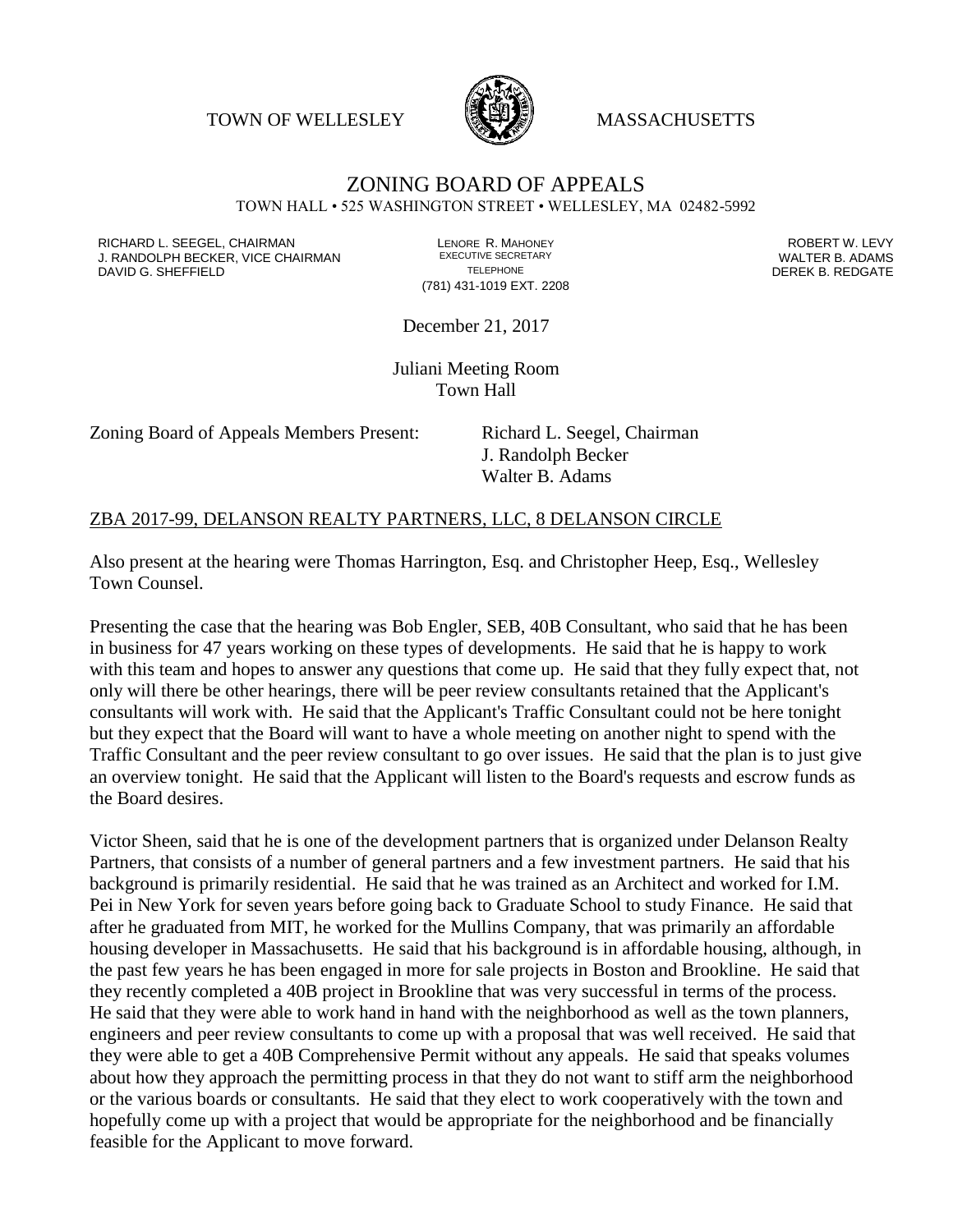Mr. Sheen said that he is the Development Manager for the project. He said that Bob Engler is the 40B Consultant, Dartagnan Brown, Architect, EMBARC Studio is in charge of the design, and Brad McKenzie, Civil Engineering, McKenzie Engineering Group, Norwell, has also worked on other 40B projects include the recently completed 40B project in Brookline. He said that they engaged Vanasse & Associates to help through the process. He said that they submitted a preliminary study to the Board. He said that Vanasse can work with the Town's peer review consultant and then come back for a more comprehensive review. He said that they have engaged Blair Hines, Landscape Architect, Blair Hines Design Associates, who have done a number of projects with the Appliant as well as EMBARC Studios in some of the higher end products in and around the Boston and Brookline areas. He said that Harry Wetherbee, P.E., will be the Geotechnical Consultant, who has done some preliminary geotechnical surveys for the Applicant, and he will be available at the appropriate time. He said that Legal Counsel will be Todd, Whilton, Esq., Eckert Seamans Cherin & Mellott, LLC, Boston. He said that the Applicant will default to Mr. Engler for some of the high level permitting guidelines in terms of 40B's. He said that they will bring in additional consultants for specific conditions and to work with the Town in finalizing and discussing the conditions.

Mr. Brown said that when they worked on the project on Harvard Street in Brookline, they personally spent a lot of time working with all of the abutters. He said that they molded the building to reflect the input that they got with the abutters. He said that they sat in people's living rooms, looked at the shadows, and manipulated the façade. He said that they hope to work with that process here with the goal of going before the Zoning Board with neighborhood support. He said that the plan is to come back before the Board to discuss larger topics later.

Mr. Brown said that the site is a combination of five parcels of land off of Linden Street with Hollis as a cross street. He said that it is located across from the lot that serves the Wellesley Square T Line, and is in close proximity to the Linden Square shopping plaza,

Mr. Brown said that the Delanson parcel is made up of five pieces that come together for 61,000 square feet. He said that they believe that the site is prime for a 40B. He said that it is far from a flat site, so they will work with it to minimize the impact.

Mr. Brown displayed slides of development in the vicinity of the site and described the neighborhood. He said that the existing homes on the site are older. He said that the plan is to clear the site. He displayed an aerial view of the site. He said that there is a rise in grade from Linden Street to the rear of the property. He said that the residences behind the site are approximately 34 to 40 feet higher than the corner of Linden and Hollis Streets. He said that the plan is to excavate to put in parking so that they will not add to the overall height of the building. He said that they are proposing a 1.1 ratio. He said that for every unit that they have, there will be 1.1 spots available. He said that all of that will be tucked in the underside of Delanson. He said that above that will be four levels of residential that will be eight to nine feet lower than the abutting residential properties. He said that their goal is to respect the visual sight lines by having a building that is no taller than an existing building on the site. He said that the original plan had another story but after initial feedback from the architect peer review, it was removed before presenting to the Town.

Mr. Brown discussed the entry courtyard. He said that there will be a lobby as a greeting area for the residences. He said that after hearing from the Town, they will not disturb the existing grade and trees at the courtyard level. He said that a clubhouse that was shown on the original plan was removed to preserve landscaping. He said that there will be a lot of landscape details so that there is not a sharp drop off. He said that there will be terracing at the back for more a more natural grade change.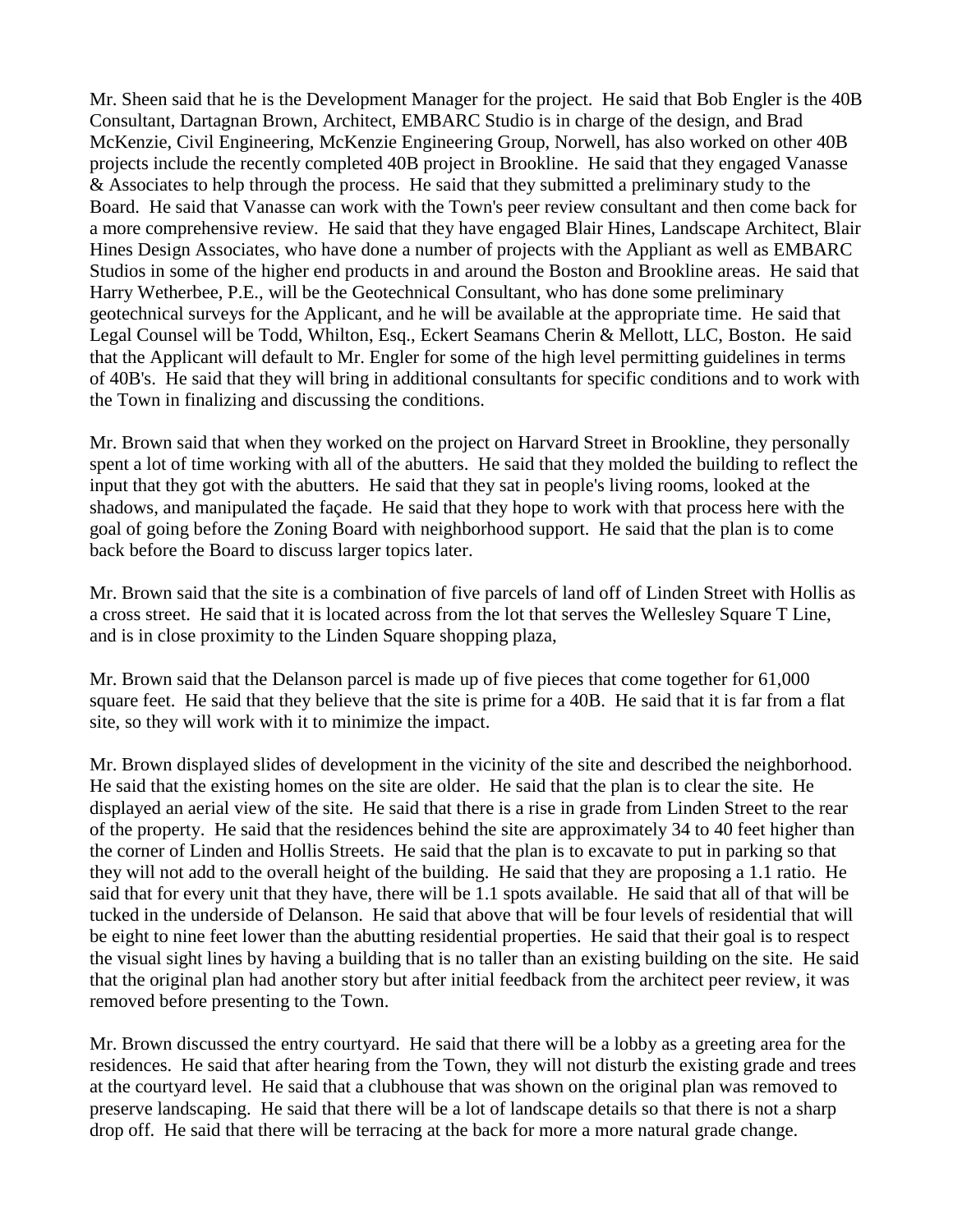Mr. Brown said that there will be over 44 feet from the edge of the building to the closest adjacent house. He said that they will maintain a minimum of 20 to 25 feet at the front to allow for lush landscaping and ample sidewalks. He said that they will be 68 feet away from a house on the corner and the house that is furthest away will be 109 feet. He said that they initially had other designs that pushed up further and higher up but the goal was to do their best to pull the development away from the surrounding residential homes.

Mr. Brown said that over half of the site will be open space and landscaped area. He said that the parking itself will all be below grade. He said that the plan is to come off of Hollis to 100 parking spaces. He said that there will be spaces that are fully handicapped van accessible. He said that entry to the building will be by elevator to the lobby. He said that they are planning for trash and bicycle rooms at the lowest level. –

Mr. Brown said that coming off of Linden Street will be access to the lobby, community space, and the courtyard. He said that there is a section of grading that they would like to keep existing.

Mr. Brown said that on the second, third and fourth floor will be a mix of one, two and three bedrooms. He said that the one bedrooms will range from 625 to 850 square feet, the two bedrooms will be in the 1,100 square foot range, and the three bedrooms are approximately 1,200 square feet with a few variations to that size.

Mr. Brown said that there is an existing structure that they had previously considered keeping as a clubhouse. He said that the site will be designed to preserve the visual integrity for the existing residences looking out from Oakencroft Road.

Mr. Brown displayed a rendering to scale of the proposed structure. He said that early on, the idea was to break up the massing and volume with bays and cornices. He said that they thought of starting with Belclare's fenestration and details as an example for this layout.

Mr. Brown said that the idea is to maintain the existing landscaping at the top. He said that there will be will be planting and screening all through the site.

Mr. Brown said that they will work with the Fire Department regarding getting a fire truck up to service sections of the building. He said that part of that has help to shape the building to where they have it today.

Mr. Brown described dropped retaining walls that could be planted heavily. He said that they will work with existing grade to create outdoor space and use it to maintain the existing landscaping at the top of the site. He said that the Applicant will bring the civil engineer back to speak more about that. He said that they will meet the town standards for drainage runoff, discharge and how utilities will be handled. He displayed plans showing the recharge chambers.

Mr. Engler said that civil discussion and traffic will be coming before the Board at a later hearing. He asked how the Board would like to proceed in terms of scheduling. Mr. Seegel said that he had list of things that the Board needs. He said that the Board generally likes to receive materials 10 days before each meeting to give the staff a chance to review it. He said that the Board has tentatively scheduled the next meeting for January 18, 2018. Mr. Engler said that they can look at the list and email the Board to let it know what materials they can come back with by January 8<sup>th</sup>. He confirmed that the Board would like to see as much as possible and then go from there. Mr. Seegel asked that the Applicant let the Board know if they cannot get materials ready for a meeting on the  $18<sup>th</sup>$  because it is difficult to reserve meeting space.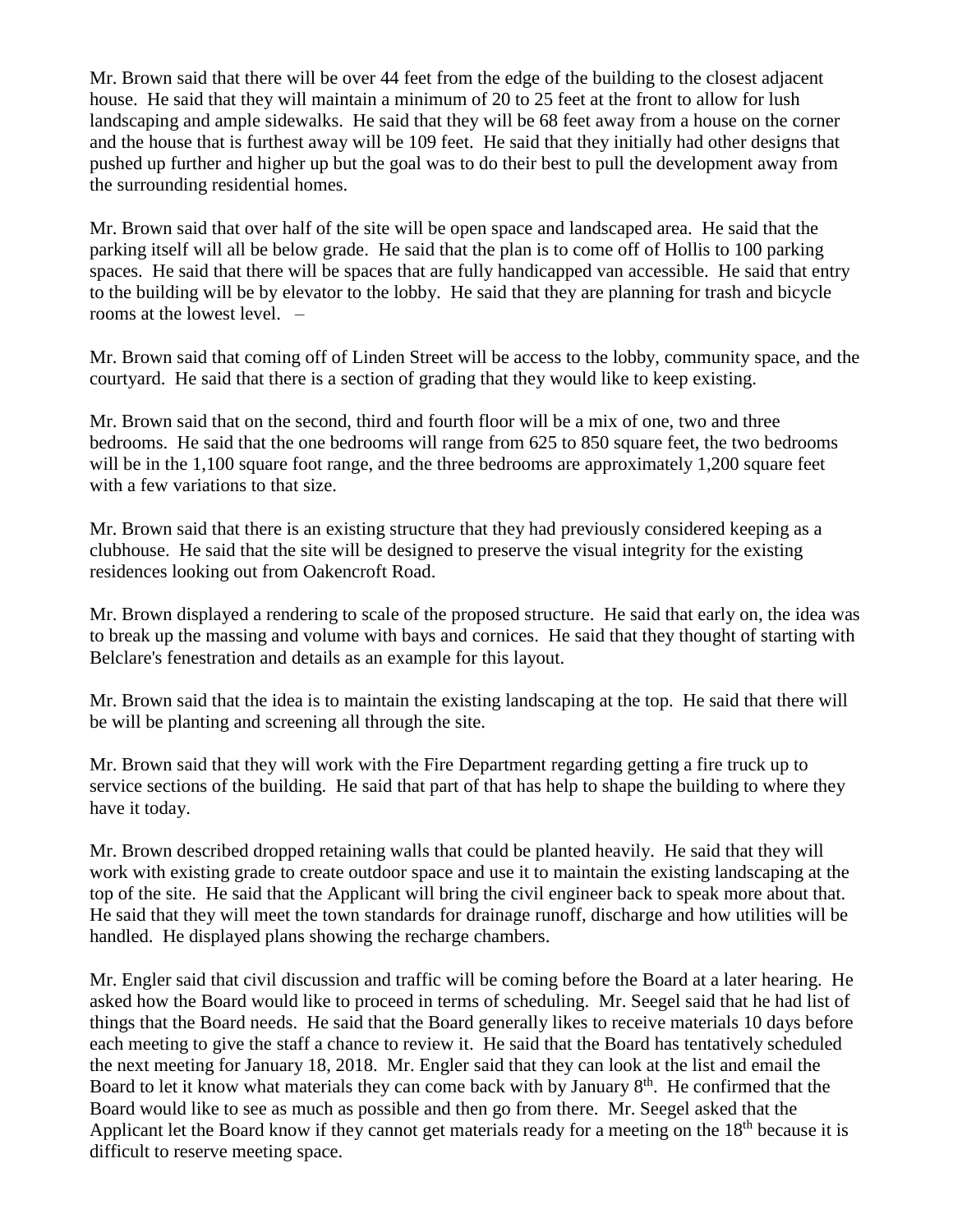Mr. Sheen asked if it is the Town's intention to engage peer reviewers. Mr. Seegel said that the Town intends to engage peer reviewers for traffic, architectural and possibly environmental. He asked that the Applicant make a \$10,000 deposit to the town. He said that the Board will probably need to engage a Transportation Engineer to review the traffic and an architect as well. He said that those are people that the town does not have on staff. Mr. Engler said that, under the guidelines, the Applicant would like to see who the town choses so that they can comment on them. He said that the Applicant has a very limited ability to object but they would still like to see who the town selects. Mr. Seegel said that the Board has to go through the normal procurement procedures.

Mr. Seegel said that he would allow four to five members of the audience to make a few comments. He said that he was just looking to get a feel from the neighbors about the project. He said that the Board has not seen much about what the project will be.

Lewis Collins, 14 Summit Road, said that he, MaryJane Kubler and Anne Marie Towle are representing the College Heights Association, which is a group of approximately 40 homeowners and abutters who live in the area. He said that he lives approximately 200 feet north of the proposed development. He said that he has lived in town for about 20 years and loves living here. He said that members of the Association have some concerns. He said that the members are for affordable housing in Wellesley. He said that the town is below the 10 percent level. He said that they welcome economic and social diversity that that presents. He said that they are for affordable housing on Delanson Circle if it is done right. He said that they are against the current proposal in the form it was presented. He said that they think that it is wildly out of proportion with the neighborhood and it presents environmental and safety concerns. He said that one lifelong resident commented that it was the single worst idea that he had ever seen in this town. He said that the area currently has five houses with approximately 20 bedrooms. He said that the proposal is to go to up to 150 bedrooms, which is quite a large increase. He said that he appreciated Mr. Sheen's comment that he did not want to stiff arm the neighbors. He said that the first proposal for 95 sure felt like a stiff arm. He said that the revised proposal for 90 units felt like a stiff arm too. He said that things are not off to a good start from this standpoint. He said that the Association has funding for legal counsel who will review the materials. He said that the ZBA has six months for a lot of work to do in a short amount of time. He said that he appreciated the Chairman's comments about process and timely submittal of documents so that everyone has a chance to review them. He said that the ZBA's due diligence is key here. He urged the Board to hire an independent expert consultant through the Town's normal procurement processes. He said that affordable is a worthy and necessary goal but only if it is done in a right sized way that is reflective of good design principles and is reasonable and safe for the Town, the existing neighbors and the new neighbors who will come to the Town via this project. He said that the Association is concerned that this proposal is asking the ZBA to disregard everything else under the guise of affordable housing and 40B. He said that the Association is concerned that this is for the profit of the Developer who wants to exploit the town.

MaryJane Kubler, 95 Crest Road, said that she has been a resident for almost 20 years. She said that she was speaking on behalf of a newly formed College Heights Neighborhood Association. She said that the group is comprised of a group of neighbors with diverse backgrounds. She said that some of them are new to Wellesley, some have lived here their whole lives, some have young school aged children, some have grandchildren and some are still putting children through college. She said that they different points of departure but they have shared values which they have understood by talking with one another. She said that the group shares an abiding commitment to affordable housing. She said that they fully support the Town's efforts to complete a Comprehensive Housing Plan as soon as possible and determine the best sites to offer more diversity in housing, given the limited space of land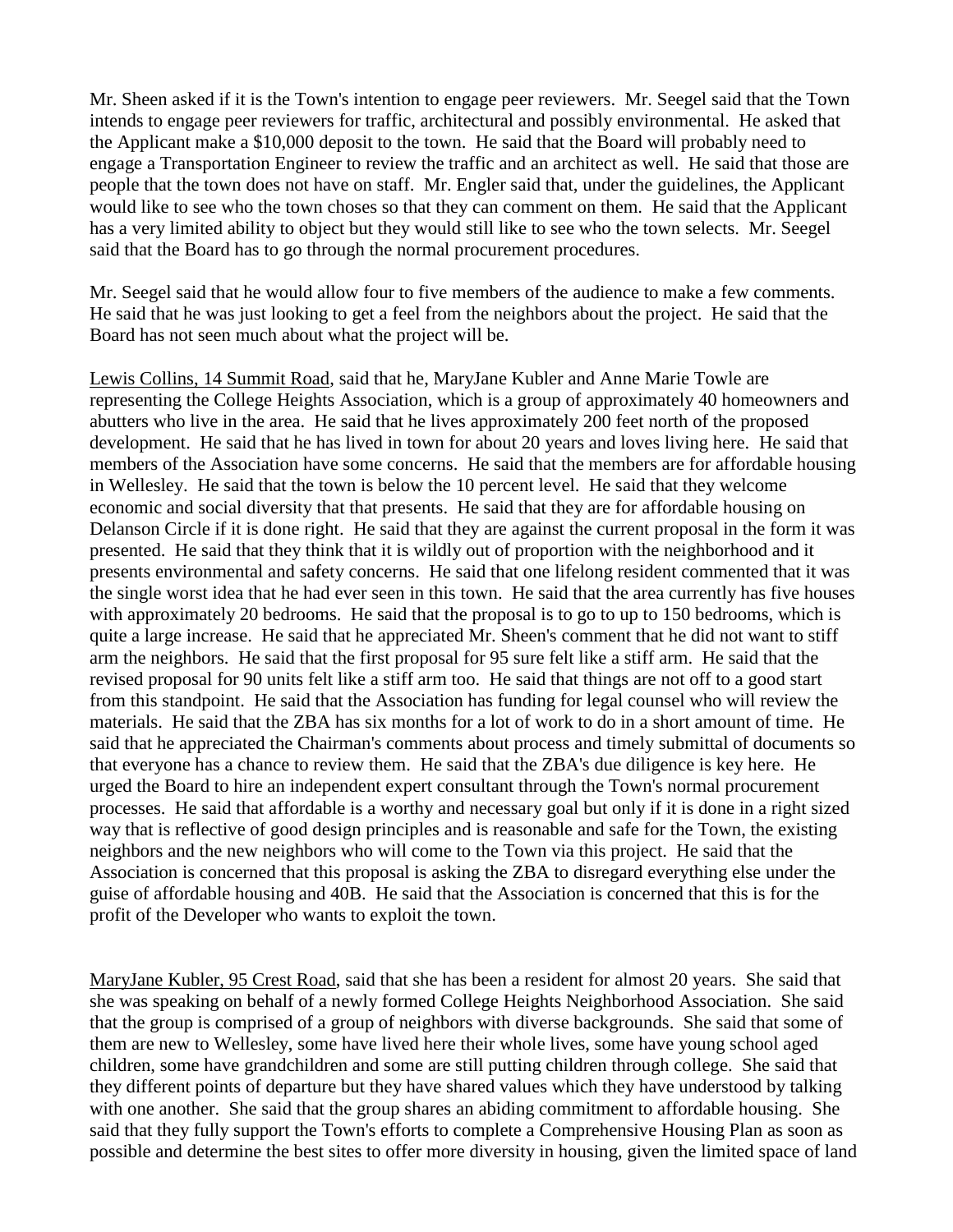in town to do so. She said that they overwhelmingly support affordable housing units in any Delanson Circle project. She said that the members share a passionate interest in maintaining the scale, the pedestrian safety and the feel of their quirky neighborhood. She said that they share a belief in a thoughtful and transparent municipal decision making process, which is a hallmark of the Town of Wellesley. She said that they share an abiding commitment to appropriate and respectful citizen participation in every step of this process. She said that Mr. Collins made a number of points about the project that she would like to illuminate.

Ms. Kubler said that the College Heights area is defined as the area that is nestled between the Fells and Wellesley Square. She said that a good portion of the homes were built in the late 19<sup>th</sup> century, many of which have historic designations as they are over 100 years old. She said that her house was built in 1904. She said that the area is where many of the faculty and students of Wellesley College made their homes during the early years of that institution. She said that they all feel incredibly grateful to enjoy such close proximity to the college. She said that the more recent wave of buildings in the neighborhood was mainly in the 1920's and 1930's. She said that they have an eclectic housing stock in College Heights. She said that overall the homes are of modest size and scale. She said that thanks to Zoning regulations, even with their fair share of teardowns and renovations, the neighborhood character has remained intact, quirky, interesting, modest, diverse.

Ms. Kubler said that the size, scale and density of the proposed project is materially incongruous with the surrounding neighborhood. She said that these issues have been raised throughout the process since it began with the initial application in June. She said that the Association is hoping that a thoughtful response will be forthcoming. She said that she was delighted to hear from Mr. Brown that the Applicant worked with other neighborhoods.

Ms. Kubler said that the Association is concerned about significant issues with public safety, including access for emergency vehicles onto the site, pedestrian safety, and emergency parking for vehicles on the site. She said that they are real issues where they ask the ZBA to extend its usual diligence to its outer limits because nothing short of the safety of future residents is at stake here.

Ms. Kubler said that the Association is concerned about the environmental impact of a project of this scale in the proposed location which sits entirely on ledge. She said that there are already documented issue with stormwater drainage. She said that they are concerned about the impact on the sewage system. She respectfully requested that fully independent and deeply qualified engineer and geological studies are conducted to support ZBA's deliberations.

Ms. Kubler said that concerns about the traffic impacts are widespread and considerable. She respectfully requested that a comprehensive independent study be conducted during normative period of traffic, which would be Monday through Friday between 7:30 am and 6:30 pm when the schools are fully in session and commuter traffic is also fully incorporated.

Ms. Kubler said that she does not drive because of medical reasons. She said that she likely the most experienced pedestrian in the room and possibly in the Town of Wellesley. She said that she walks everywhere. She said that she walks on Linden Street almost every day. She said that she is already deeply concerned about traffic on Linden Street. She said that she is a keen observer and she watches the sidewalk and road conditions daily. She said that the impact of a project of this size is a deep concern. She said that the traffic volume and regulation is already approaching a near crisis. She said that she regularly sees near accidents and she herself has been almost hit by a car 10 times. She implored the Board to keep this in mind as they conduct the studies. She said that she hopes that the ZBA will consider with great care the project application, its overall size and its density and that the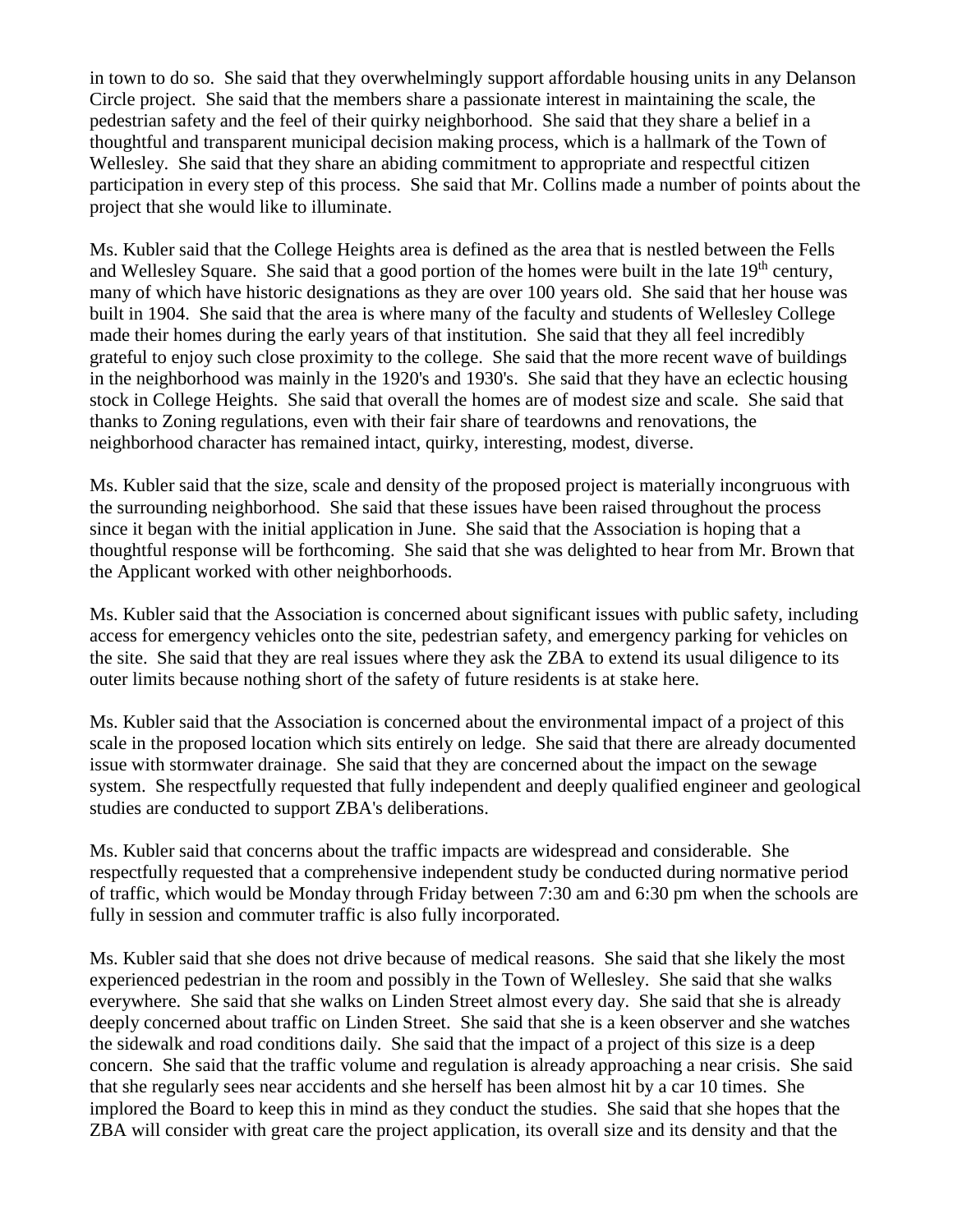consideration any requested waivers of Zoning requirements will never be far removed from the context of their very special College Heights.

Anne Marie Towle, 7 Oakencroft Road, asked that Slide #8 from the Applicant's presentation be displayed. She said that it depicts her house as being able to fit inside the proposed building around three times. She said that her house is a 2,300 square foot Cape that would fit inside the proposed building over 57 times. She said that her neighbors' houses on Crest Road that back up to the site are the same size as hers, with possibly one smaller. She said that they are concerned about the size and density of the proposed building.

Ms. Towle said that the she is speaking for herself and three neighbors on Crest Road. She said that her house is 25 feet from the property line and the other houses are 20 feet from the property line. She said that she appreciates that the Developer and the Architect made some changes to reduce the height of the building. She said that her house is 30 feet above the site. She said that it currently looks down over landscape, the very small house to the right and a very small house to the left, through to the Tailby Lot to Washington Street and the Congregational Church and beyond. She said that if the building is built, she and her neighbors on Crest Road will look at the building or air conditioning units on top of the building. She said that it will be a significant change for them.

Ms. Towle said that the houses that are on the property now do not look directly into her house. She said that there will now be a number of apartment units looking into their living and bedrooms. She said that the privacy loss will be enormous.

Ms. Towle said that shadow effects are always an issue with large projects. She said that it will probably have a greater impact for the people on Hollis Street given the topography of the land. She said that she hopes that will be taken into consideration for the abutters.

Ms. Towle said that there is another issue with noise. She said that she appreciates the open space that has been retained in the back. She said that the Architect said that 50 percent of the land will be retained as open space but from the documents that have been filed so far and available before tonight, it is a 23 percent loss of open space from what is there now. She said that the open space will be for community use. She said that the building will have 90 units with 155 bedrooms and that will be a lot of people for social gatherings in a community space and the noise could significantly impact those of them who will be looking out onto it.

Ms. Towle said that another concern is lighting from the building. She said that the specifications that were filed said that this would not be an issue and that it would be dark sky compliant. She said that, from a building that size and a safety perspective, there has to be outdoor lighting. She said that there will be 90 units and people living in them with their lights on. She said that the light pollution and lights shining into the neighbors' windows is also a consideration.

Ms. Towle said that there will be impacts from the construction. She said that the land is ledge and the houses are built on ledge. She said that her house only has half of a basement because of rock ledge that cannot be removed. She said that the specifications that there filed say no ledge removal will be necessary. She said that when there is drilling in the ledge, all of the neighbors who live around the site are concerned about the structural safety of their homes, the noise that it will create and the amount of noise from the construction. She said that this will be enormous project, will take a long time and will have an enormous impact on the neighbors who live around it.

Mr. Seegel asked if Mr. Collins, Ms. Kubler and Ms. Towle will speak on behalf of the College Height Association at future meetings. Ms. Kubler said that the they were the panel that was selected for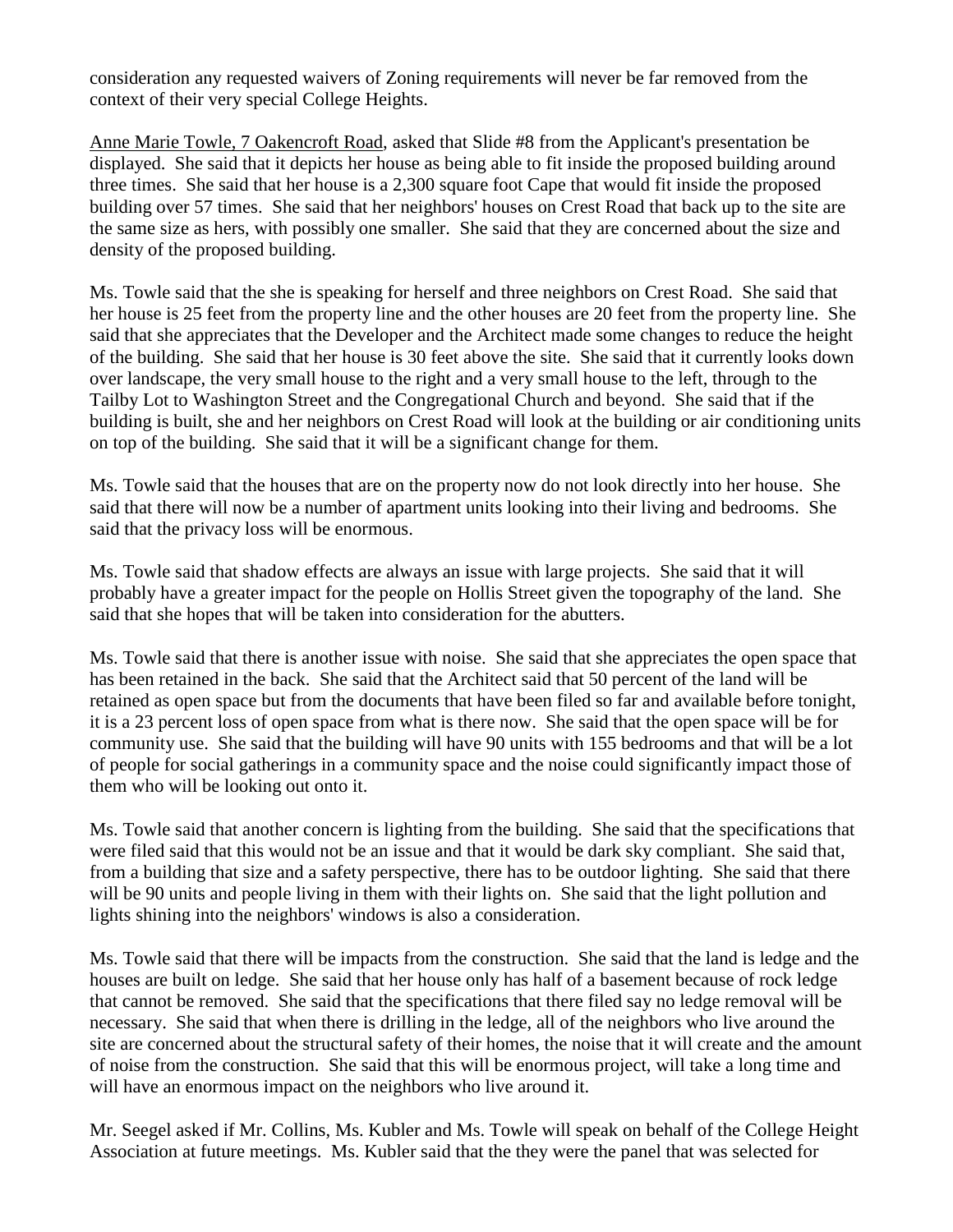tonight because they represented a range of perspectives. She said that she and Mr. Collins are not abutters. She said that the Association wanted the Board to know that, although the members have different perspectives, the group is completely speaking as one on the set of issues that they presented tonight. Mr. Seegel said that the Board's time is limited. He asked that speakers not be repetitive. Ms. Kubler said that the Association will coordinate.

Jane Andrews, 21 Westerly Street, said that she lives in a condominium complex at the top of Hollis Street. She said that her group, with several members present at the hearing, see this project from the other side. She said that one of the biggest concerns for them is traffic. She said that it is almost inconceivable to imagine 50 more cars parked off of Hollis Street, not to mention 100. She said that it is a very narrow private way and the impact on the neighborhood and her condominium group will be significant. She asked that her group be included in work with the neighbors.

Mr. Seegel said that the Board has a picture of what the neighborhood concerns are. He said that representatives from the groups will be allowed to speak at subsequent meetings as the plans develop. He said that the Board needs to get a great deal more information from the Applicant –

Mr. Seegel said that the two areas that he would like to discuss on January 18<sup>th</sup> are traffic and stormwater. He asked that the reports be submitted as soon as possible. He asked the Applicant to think about the possibility of raising the number from 20 percent to 25 percent of affordable units.

Mr. Becker said that there were some things about the application that were quite clear but when he read the material and heard the Applicant speak about his 40B experience tonight, the documents that were submitted seem to talk more about luxury apartments. He asked that the Applicant provide a list of its 40B experience. Mr. Engler said that they will provide that.

Mr. Becker said that in looking at the technical issues such as subsurface, stormwater, traffic, and construction, he said that in some sense they are separate issues but in some sense they are integral to people who will occupy and use the buildings. He said that he did not see anything in the submittal that talked about the Applicant's expectation of target market and the demographics of the people that they expect to live there. He said that it is important in the context of the technical issues.

Mr. Adams said that the plan as currently shown will have significant problems with the Building Code and site access with a 12 foot wide fire lane. He said that there is no way that the Fire Department can use a fire lane with a dead end condition that is only 12 feet wide. He said that the plan is to use mechanical means to increase the parking capabilities. He said that there are currently only two companies that are approved by the State Elevator Board for use of mechanical lift devices. He said that some of the basic things that the Applicant assumes will work, do not look like they will, so far. He said that the Applicant has a lot of time ahead to be able to figure out solutions. He said that there is no doubt that the whole Board is totally supportive of increasing affordable housing in Wellesley and can commit itself to trying to come up with a solution that does not have to be appealed, which would be a win-win for everyone.

Mr. Harrington said that the Board called for an initial deposit of \$10,000 for peer review. He said that the Town will get quotes from traffic engineers and an architectural peer reviewer. He said that the Town can do civil review in house.

Mr. Sheen said that the initial traffic report has been submitted. Mr. Seegel said that what was submitted was insufficient. Mr. Becker said that what was submitted was only five pages of conclusions. Mr. Sheen said that they will submit the two hundred pages of backup materials to that.